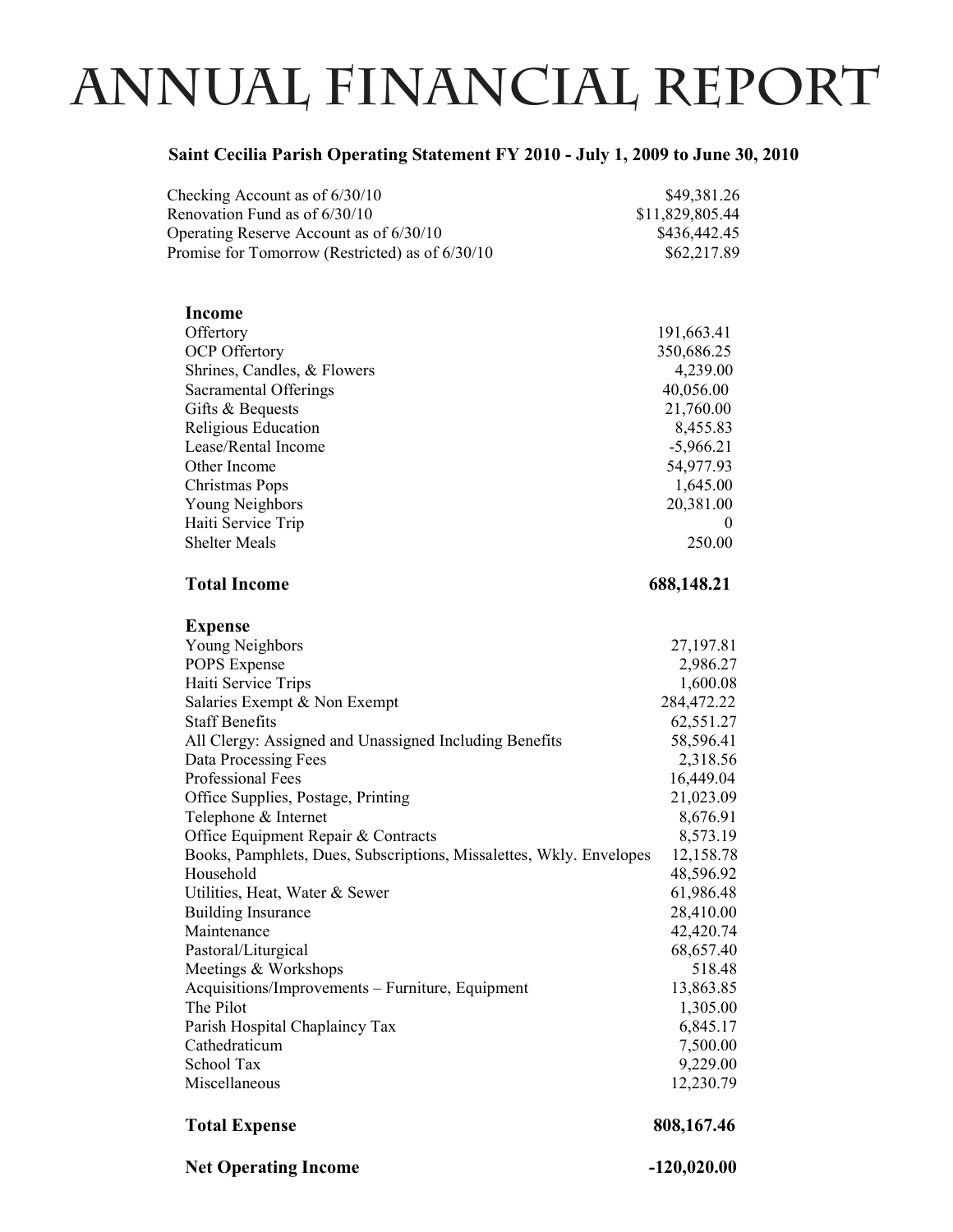| <b>INCOME STATEMENT</b>             |                          |                     |                          |                     |  |
|-------------------------------------|--------------------------|---------------------|--------------------------|---------------------|--|
|                                     |                          |                     |                          |                     |  |
|                                     | <b>FYE</b>               |                     | <b>FYE</b>               |                     |  |
|                                     |                          | <b>JUNE 30,2010</b> |                          | <b>JUNE 30,2011</b> |  |
| <b>ORDINARY INCOME</b>              |                          | <b>ACTUAL</b>       |                          | <b>BUDGET</b>       |  |
|                                     |                          |                     |                          |                     |  |
| <b>Sunday Offertory Income</b>      | \$                       | 542,349             | \$                       | 599,960             |  |
|                                     |                          |                     |                          |                     |  |
| <b>Special Donations Income</b>     | \$                       | 25,999              | \$                       | 24,239              |  |
|                                     |                          |                     |                          |                     |  |
| <b>Other Income</b>                 | \$                       | 119,800             | $\mathfrak{S}$           | 77,000              |  |
|                                     |                          |                     |                          |                     |  |
| <b>TOTAL ORDINARY INCOME</b>        | \$                       | 688,148             | \$                       | 701,199             |  |
|                                     |                          |                     |                          |                     |  |
| <b>EXPENSES</b>                     |                          |                     |                          |                     |  |
|                                     |                          |                     |                          |                     |  |
| <b>Personnel Expenses</b>           | $\overline{\mathcal{S}}$ | 454,735             | $\overline{\mathcal{S}}$ | 449,199             |  |
|                                     |                          |                     |                          |                     |  |
| <b>Office Expenses</b>              | \$                       | 71,028              | $\mathfrak{S}$           | 64,679              |  |
|                                     |                          |                     |                          |                     |  |
| <b>Liturgy Expenses</b>             | \$                       | 26,807              | \$                       | 26,039              |  |
|                                     |                          |                     |                          |                     |  |
| <b>Building Expenses</b>            | \$                       | 132,816             | \$                       | 165,725             |  |
|                                     |                          |                     |                          |                     |  |
| <b>Other Expenses</b>               | \$                       | 122,782             | \$                       | 126,533             |  |
|                                     |                          |                     |                          |                     |  |
| <b>TOTAL EXPENSES</b>               | \$                       | 808,168             | \$                       | 832,175             |  |
|                                     |                          |                     |                          |                     |  |
| TOTAL ORDINARY INCOME LESS EXPENSES | \$                       | (120, 020)          | \$                       | (130, 976)          |  |

Dear Fellow Parishioners,

We are pleased to present Saint Cecilia's Operating Statement for the fiscal year ending June 30, 2010, as well as the Budget for the current fiscal year. As you will see, the parish ran a deficit last year of \$120,000. This year, we are budgeted to lose \$130,000. Father John and the Finance Council feel it is important to share this information with you for a number of reasons. First, we all take an ownership stake in the stewardship of Saint Cecilia; we share in the successes of our parish, and we are part of its shortfalls. Secondly, we are striving to be as transparent as possible with respect to all matters affecting our par– ish, particularly financial. Finally we hope this information will help you to understand

why we are asking for your help with our budget shortfall.

Before discussing the budget and operating statement, however, it is critical to explain 1 how these financials are affected by the proceeds from the Parish's land sale. To put it bluntly, they are completely unrelated. As most of you know, in 2008, the Parish sold the plot of land behind the church for approximately \$14 million. This is a huge sum and, if used for the operating budget of the parish, would mean we would likely never face another shortfall. However, the physical plant of

*(Letter continues on page 4)*